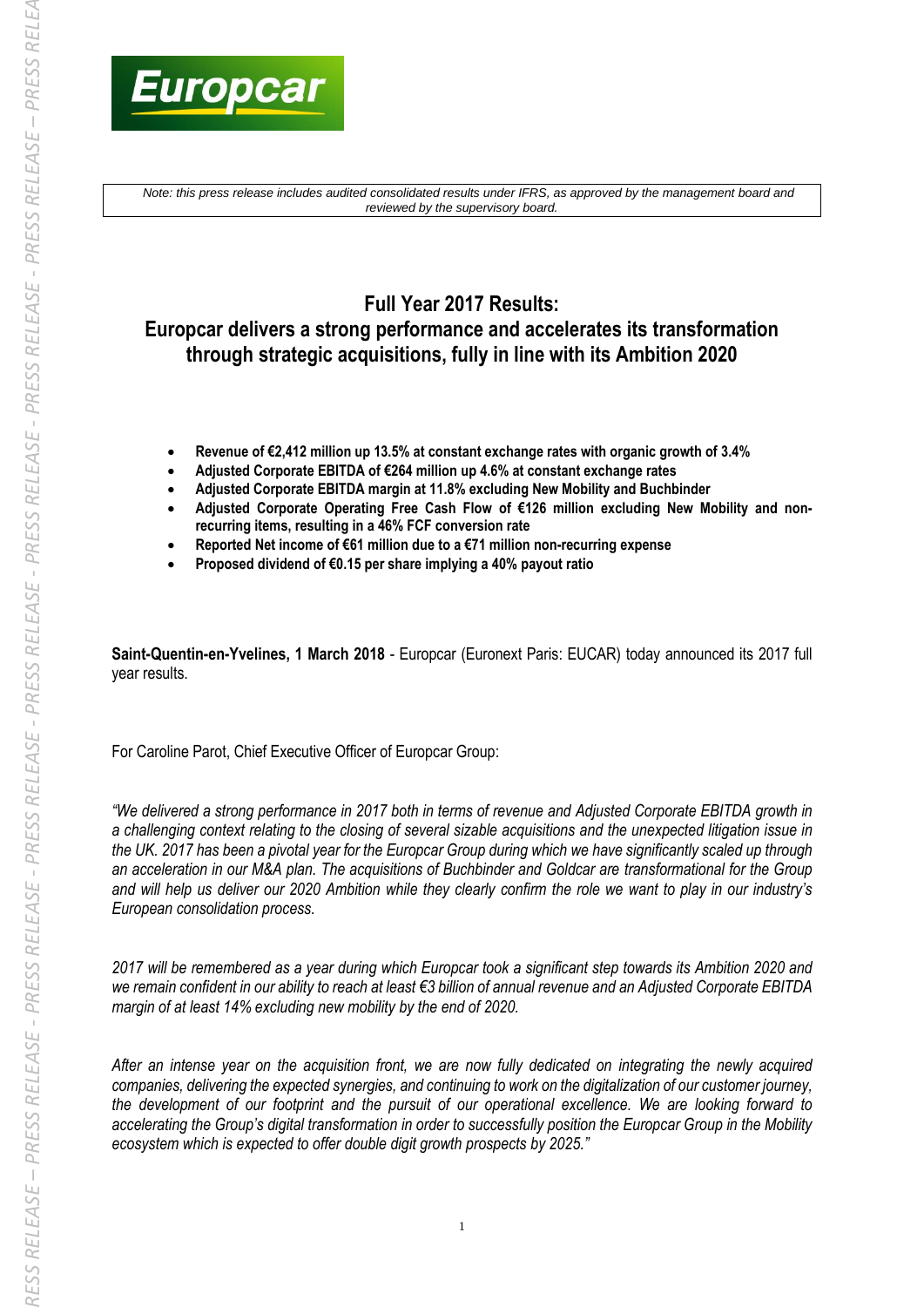| All data in €m, except if mentioned                                           | 12M 2017 | 12M 2016 | Change   | <b>Change at</b><br>constant<br>currency* |
|-------------------------------------------------------------------------------|----------|----------|----------|-------------------------------------------|
| Number of rental days (million)                                               | 69,3     | 59,9     | 15,7%    |                                           |
| Average Fleet (thousand)                                                      | 248,5    | 213,8    | 16,3%    |                                           |
| <b>Financial Utilization rate</b>                                             | 76,4%    | 76,5%    | $-0,2pt$ |                                           |
| <b>Total revenues</b>                                                         | 2412     | 2 1 5 1  | 12,1%    | 13,5%                                     |
| <b>Rental revenues</b>                                                        | 2 2 5 5  | 2 0 0 2  | 12,6%    | 14,0%                                     |
| <b>Adjusted Corporate EBITDA</b>                                              | 264      | 254      | 3.9%     | 4,6%                                      |
| <b>Adjusted Corporate EBITDA Margin</b>                                       | 10,9%    | 11,8%    | $-0,9pt$ |                                           |
| Adjusted Corporate EBITDA excluding New Mobility & Buchbinder                 | 273      | 254      | 7,4%     | 8,1%                                      |
| Adjusted Corporate EBITDA margin excl NM & BB                                 | 11,8%    | 11,8%    | 0,0pt    |                                           |
| <b>Operating Income</b>                                                       | 223      | 263      |          |                                           |
| Net profit/loss                                                               | 61       | 119      | n.m      | n.m                                       |
| <b>Corporate Free Cash Flow</b>                                               | 91       | 157      |          |                                           |
| Adjusted Corporate Free Cash Flow excl New Mobility & Non-<br>recurring items | 126      | 165      |          |                                           |
| Corporate Net Debt at end of the period                                       | 827      | 220      |          |                                           |
| Proforma Corporate net debt / EBITDA ratio                                    | 2,6x     | 0.9x     |          |                                           |

# **2017 Operational Highlights**

The Europcar Group delivered a solid revenue growth performance in 2017 across all of its business units. In Cars, the Group continued to outperform the market growth and reaped the early benefits of its customer journey improvement programmes. In Vans & Trucks, the Group delivered a solid organic growth and made the acquisition of Buchbinder in order to significantly boost its presence in the segment. In Low Cost, whilst closing the acquisition of Goldcar, the Group continued to deliver strong growth in its existing Low Cost InterRent business.

The Group's **leisure** business, responsible for 56% of Group rental revenue in 2017, acted as the main **growth engine** for the Group's Cars business unit as it benefited from a strong market momentum particularly in the southern European markets. The Group's corporate business, responsible for 44% of Group rental revenue in 2017, also performed well in 2017 and acted as second significant growth engine for the Cars business unit. The Vans & Trucks business unit also benefited from strong demand from both corporate and leisure customers. Finally, the Group's Low Cost division delivered another year of stellar growth performance across its corporate countries as well as its franchisees, which strengthens its belief that putting its Low Cost business at the heart of the Group's long term growth strategy is the right one.

The Group continued to focus on improving its **customer service** through several dedicated programmes such as the Air Force programmes (focused on the Group's 40 largest airport stations). These efforts have enabled the Group to deliver another year of strong improvement in its **net promoter scores** (NPS) with an **increase of 5.1 points** during the last twelve months. Group NPS reached 54.7 points in December 2017 compared to 49.6 points in December 2016 and 44.8 points in December 2015.

In 2017, the Group delivered a good performance with regards to two of its key operating metrics: **fleet utilization and fleet cost per unit**. The Group enjoyed significant improvement in terms of fleet financial utilization on an organic basis with a **40 basis points increase** in 2017 reaching 76.9% versus 76.5% in 2016. The Group also continued to show some good control of the Group's fleet cost per unit per month which were flat at constant exchange rates and on an organic basis in 2017 at €242 despite the negative impact caused by a temporary recovery issue in the UK.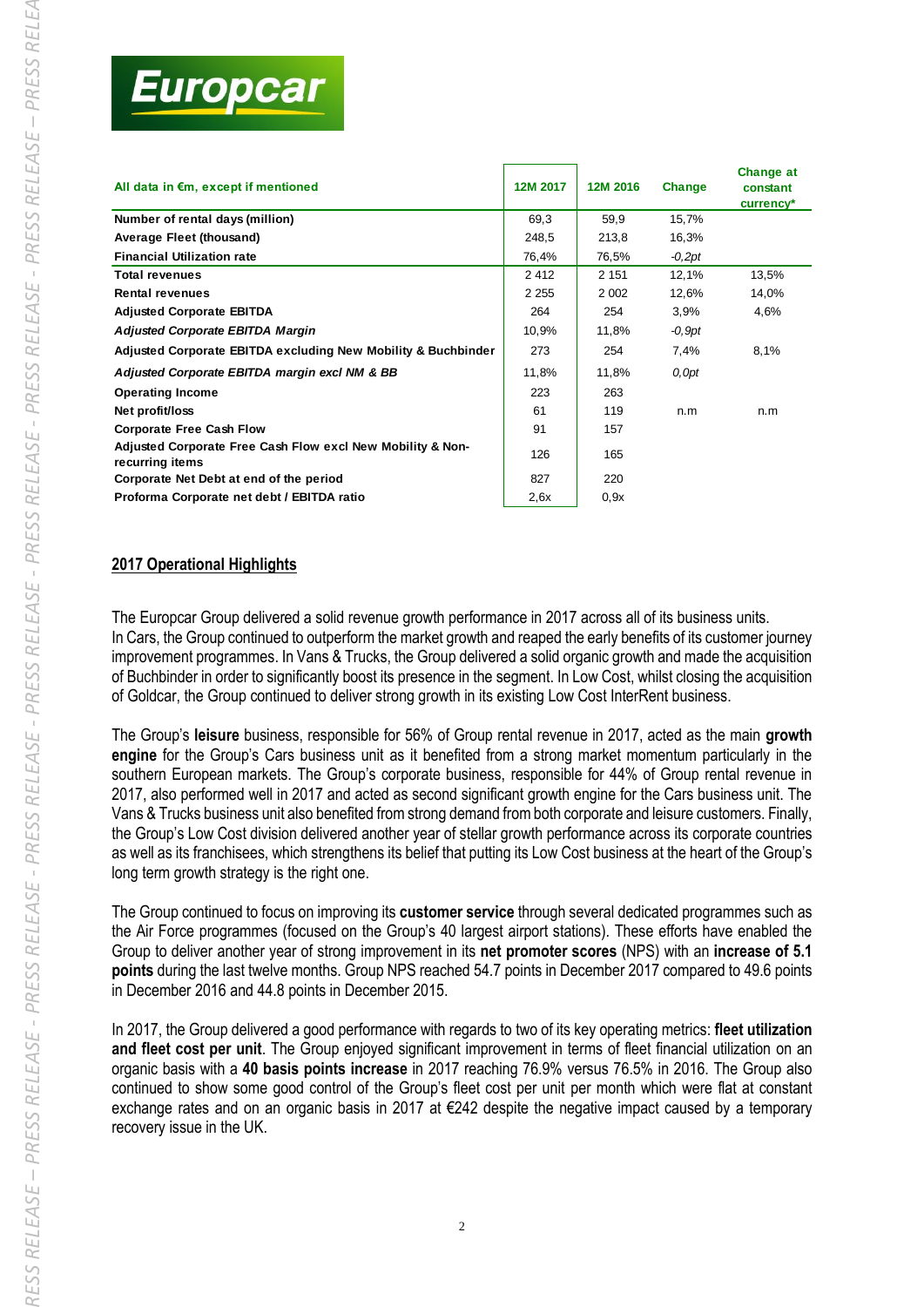

# **2017 Financial Highlights**

#### **Revenue**

The Group generated revenues of €2,412 million in 2017, up 13.5% at constant exchange rates compared with 2016. On an organic basis, ie at constant exchange rates, constant perimeter and excluding petrol, the Group revenues grew by 3.4% and its rental revenues grew by 4.3%.

This significant increase in Group revenues in 2017 was the result of positive rental day volume growth across all the Group's key markets with differences in performance between the UK growing mildly and the southern European countries delivering strong double digit growth. All of our three major business units significantly grew their rental revenues over the period with Cars growing by 9.8%, Vans & Trucks growing by 29% and Low Cost growing by an impressive 71%.

The number of rental days increased to 69.3 million in 2017, up 16% versus 2016. This growth in rental days was spread across all its key divisions with Cars growing 11%, Vans & Trucks growing 29% and Low Cost growing 58%. On the other hand, Revenue per rental day decreased by 1.5% at Group level, impacted by a 0.8% decline in Cars and a 0.2% decline in Vans & Trucks, which were partially offset by an 8.3% increase in Low Cost.

# **Adjusted Corporate EBITDA<sup>1</sup>**

Excluding the impact of New Mobility and the Buchbinder acquisition (consolidated since September 2017), Adjusted Corporate EBITDA increased by 8.1% at constant exchange rates to €273 million in 2017 compared to €254 million in 2016. Hence, the Adjusted Corporate EBITDA margin increased slightly in 2017 versus 2016 to reach 11.8%.

This margin performance can be explained by (1) strong growth in rental volumes, (2) efficient cost cutting measures implemented after the summer, (3) increasing variable costs (rental and revenue related) and increasing network costs (impacted by the integration of recently acquired companies) and (4) the poor performance in the UK, which has been impacted by both a weak economic environment as well as the changes implemented to its repairs and damage invoicing process. The UK repairs and damage process has now been fully revamped and is now operating satisfactorily since the beginning of 2018.

# **Adjusted Corporate Operating Free Cash Flow**

Full year 2017 Corporate Operating Free Cash Flow reached €91 million compared to €157 million in 2016. This decrease was caused by (1) a significant increase in financial refinancing expenses and (2) a higher level of nonrecurring expenses in 2017 versus the previous year This amount of €71 million of non-recurring expenses for 2017 principally relate to the significant M&A fees paid following the Group's recent acquisitions, the downsizing expense at Europcar Germany's headquarters, the increase of the Group's consulting fees to accelerate its transformation, and UK litigation related fees. The €21m financing charge relates to the fees paid for (1) the redemption of the company's €350 million fleet bond and (2) for the bridge financing implemented at the time of the acquisition of Goldcar.

-

<sup>&</sup>lt;sup>1</sup> Adjusted Corporate EBITDA is defined as current operating income before depreciation and amortization not related to the fleet, and after deduction of the interest expense on certain liabilities related to rental fleet financing. This indicator includes in particular all the costs associated with the fleet. See "Reconciliation with IFRS" attached.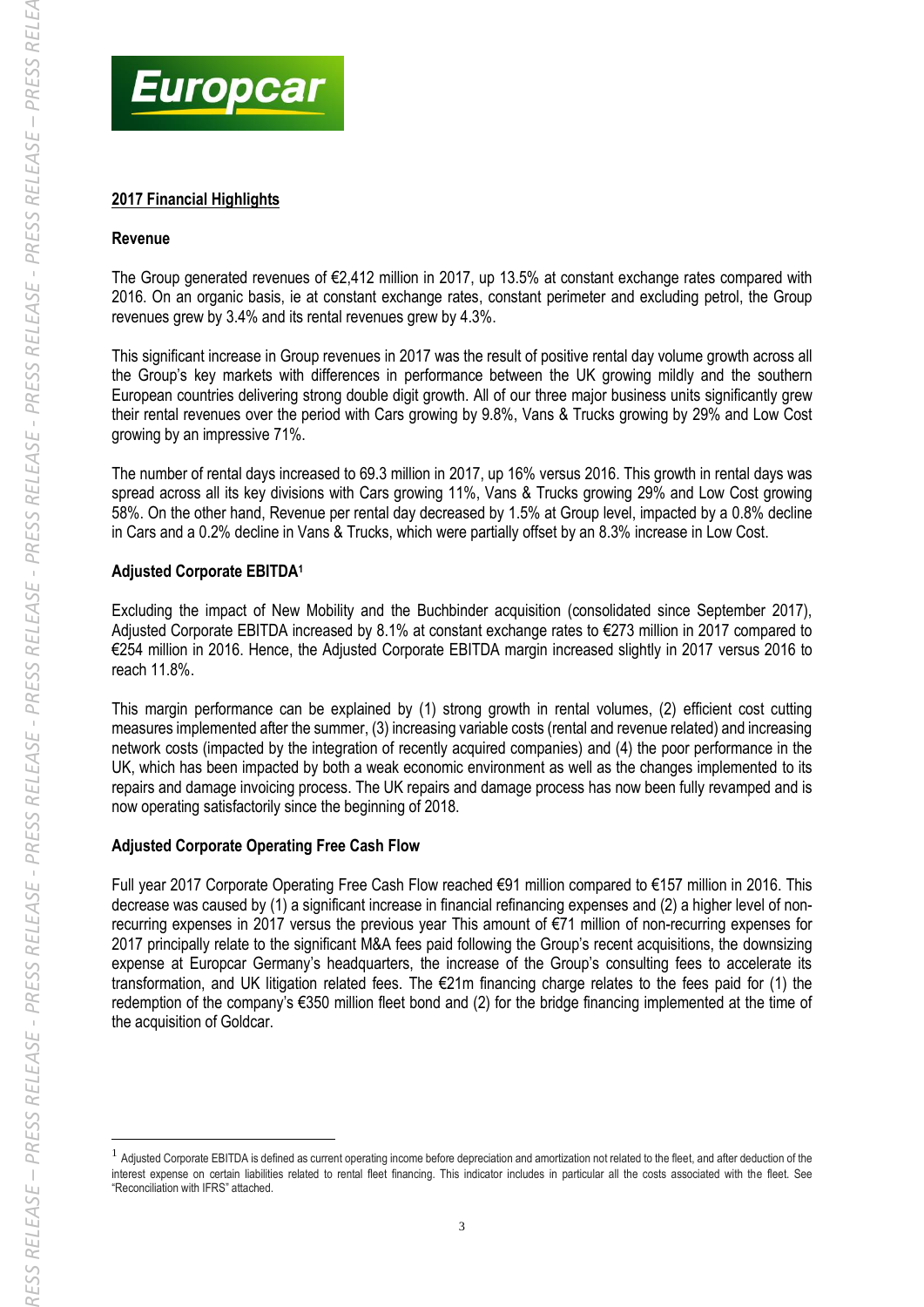

When adjusting for €22 million of non-recurring cash items and €13 million of New Mobility losses incurred in 2017, the Group's Adjusted Corporate Operating Free Cash Flow reached €126m implying a 46% operating free cash flow conversion rate **<sup>2</sup>** in 2017.

#### **Net financing costs**

Net financing costs under IFRS amounted to a €141 million net expense in 2017, up 16% compared to a net expense of €121 million incurred in 2016. This increase is due to the impact of the new €600 million corporate bond issued in October as well as to the change in perimeter which is the result of the multiple acquisitions made by the Group in 2017 and explains the €21 million financing expense mentioned previously in the adjusted corporate operating free cash flow paragraph.

#### **Operating income**

2017 operating income came in at €223 million down 15% compared to €263 million in 2016. This decrease is due to the fact that the Group incurred a higher level of non-recurring expenses in 2017 compared to 2016 which was impacted by the UK litigation, headquarter restructuring, transformational consulting and M&A related fees.

#### **Net income**

In 2017, the Group posted a net income of €61 million, compared to €119 million net profit in 2016. This is the result of higher non-recurring expenses, higher net financing costs and a more normative income tax rate. The €71 million non-recurring charge incurred in 2017 is the result of transformational M&A fees, UK litigation related fees and headquarter restructuring costs in Germany.

# **Net debt**

1

Corporate net debt increased to reach €827 million as of December 31, 2017 (vs. €220 million as of December 31, 2016) mainly as a result of the additional financing raised following the acquisitions of Buchbinder and Goldcar. The Group's pro forma corporate net leverage reached 2.6x at the end of 2017.

The fleet net debt was €4,061 million as of December 31, 2017 vs. €3,045 million as of December 31, 2016. This increase reflects (1) the higher number of vehicles in the fleet in order to sustain the growth of the Group's operations and the fleet mix evolution as well as (2) the impact of the integration of the fleets of Buchbinder and Goldcar into the Europcar Group's overall fleet size.

# **Dividend Payout of 40%**

The board of Directors has decided to recommend the payment of a dividend of approximately €0.15 per share for 2017 representing 40% of the Group's net income.

 $^2$  The Operating Free Cash Flow conversion rate is defined as Adjusted Corporate Operating Free Cash Flow / Adjusted Corporate EBITDA excluding New Mobility and Buchbinder expressed as a percentage. The calculation is based on the Group's Corporate EBITDA and Corporate Operating Free Cash Flow on a LTM (Last Twelve months) basis.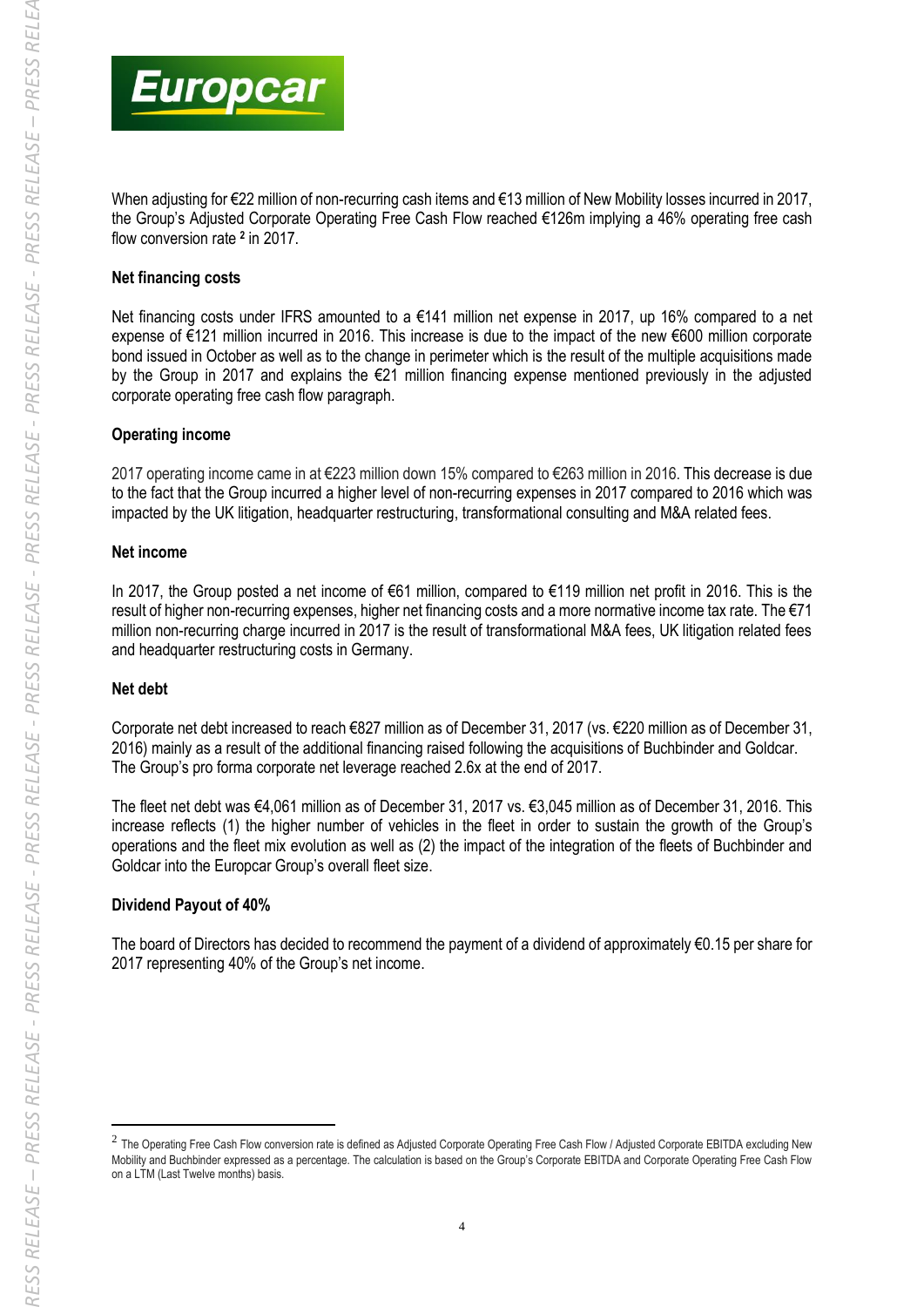

*RESS RELEASE* 



# **Q4 Trends**

In the fourth quarter of 2017, Group revenue growth reached 20% at constant exchange rates. On an organic basis, ie at constant exchange rates, constant perimeter and excluding petrol, the Group total revenues grew by 1.2% and its rental revenues grew by 2.7%. Corporate adjusted EBITDA grew by 17% at constant exchange rates to reach €47 million versus €40 million in the fourth quarter of 2016. This was the result of significant cost cutting measures implemented by the Group after the summer and gives further proof of the Group's strong resilience.

Group revenue was driven by a 22% growth in rental day volumes and a flat RPD. By business unit, Cars grew by 15% driven by a 16% growth in rental day volumes and a slight 0.7% decline in RPD. Vans & Trucks grew its revenue by 63% split between 52% growth in rental day volumes and a 7.2% growth in RPD. Finally, Low Cost grew by 44% in the fourth quarter driven by a 42% growth in rental day volumes and a 1.2% increase in RPD.

Fleet cost per unit increased from 245€ to 250€ as a result of the UK repairs and damage issue. Fleet utilization was down 10 bps at 73.8% versus 73.9% in Q4 2016 on an organic basis but was down 140 bps at 72.5% as a result of the lower utilisation at Buchbinder and Europcar Denmark.

# **Financing Events**

Several major financing events took place in 2017.

In June, following the signing of the agreement to acquire Goldcar, Europcar completed a capital increase through the placement of 14.6 million new ordinary shares at a price per share of €12.00, for a total of around €175.3 million, representing approximately 10% of Europcar Group's ordinary shares pre-capital raise. Group employees also participated in the capital increase to which they contributed for an amount of €21.7 million.

In July, the Group signed a new secured €500 million Revolving Credit Facility (RCF) with a diversified pool of international banks. This Facility, which has replaced the existing €350 million Senior Revolving Credit Facility (SRCF), will mature in June 2022. The Group has optimized the financing cost of this new RCF by a 25 bps reduction of the applicable margin. The €150 million increase of the nominal amount will allow the group to support its 2020 ambition and the related growing financing needs.

In July, the Group also signed a €1,040 million Bridge Facility with a pool of international banks dedicated to the acquisition of Goldcar, the refinancing of its existing debts and the financing of its fleet. This facility included two tranches: a €440 million tranche dedicated to the acquisition of Goldcar and a €600 million tranche dedicated to the refinancing of Goldcar existing debt and the financing of its fleet of vehicles.

In October 2017, the Group announced it had successfully completed a dual round of bond financing. Europcar Group issued a new €600 million corporate bond yielding 4,125% and also refinanced its existing €350 million fleet bond which now yields 2.375% versus 5.125% for the previous one. This fleet bond refinancing alone will enable Europcar to save close to €10 million in interest costs on its fleet financing on an annualised basis, which will fully and positively impact Corporate EBITDA going forward.

Finally, in December at the closing of the acquisition of Goldcar, the Group (1) cancelled the first tranche of its Goldcar Bridge Facility mentioned above thanks to the proceeds of the new €600 million corporate bond issue made in October and (2) also cancelled the second tranche of the Bridge Facility which was replaced by a new €450 million Asset-Backed Bridge Facility secured by the fleet assets of Goldcar in order to optimize the fleet financing conditions in the future.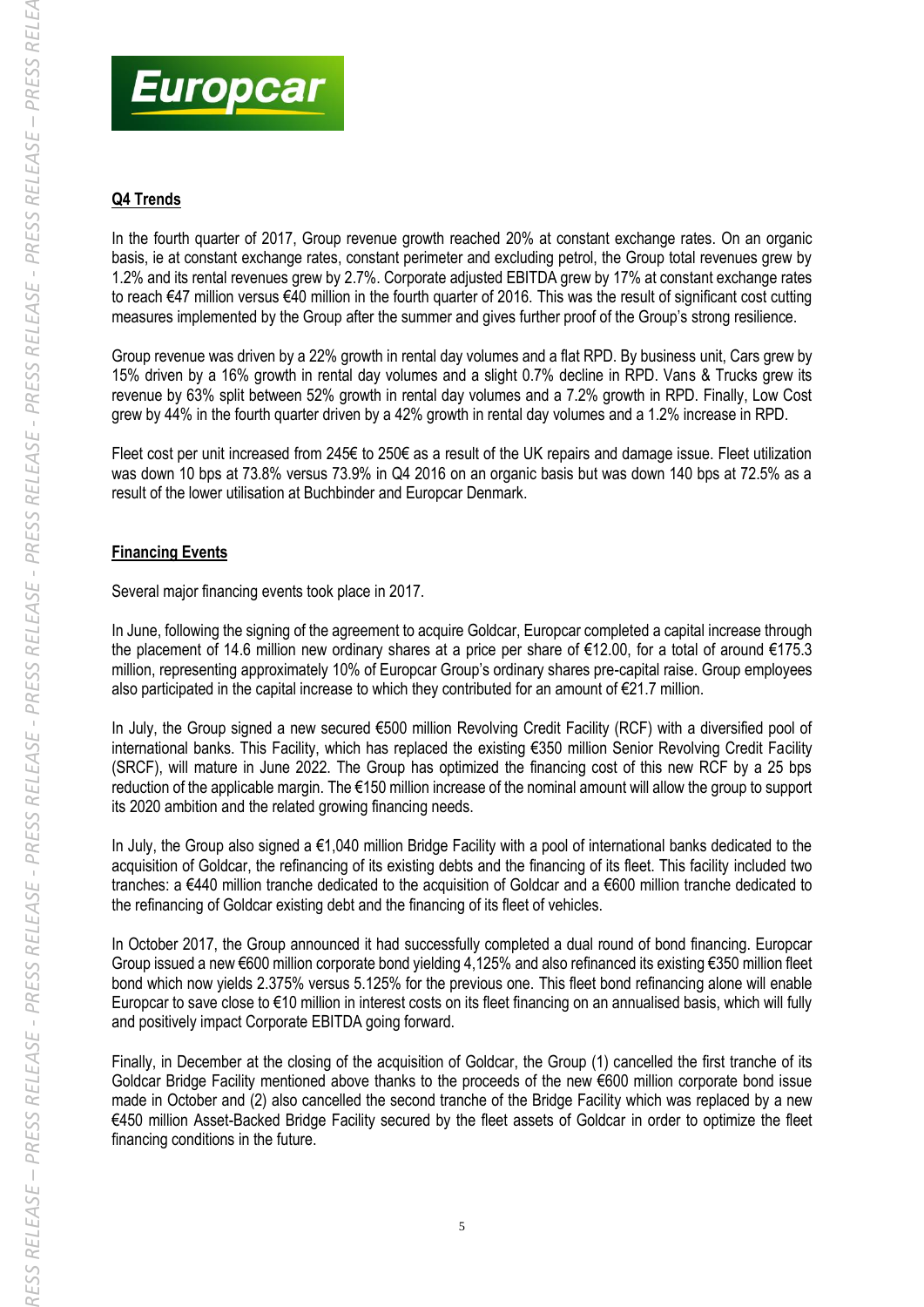

# **2018 Guidance**

In 2018, the Europcar Group plans to achieve the four following financial targets:

- Accelerating organic revenue growth ie above 3%
- An adjusted corporate EBITDA excluding New Mobility above 350 million euros
- A corporate operating free cash flow conversion rate above 50%
- A dividend payout ratio above 30%

#### **Post-Closing Events**

Today, the Group announced it had signed an agreement with Daimler Mobility Services on the sale of its 25% stake in car2go Europe GmbH for an amount of €70 million. The completion of the transaction requires the approval of the competent antitrust authorities and the parties expect to receive these approvals and close the transaction before the end of the second quarter of 2018.

# **Conference Call with Analysts and Investors**

Caroline Parot, Group Chief Executive Officer and Luc Peligry, Group Chief Financial Officer, will host a conference call in English today at 11 a.m. Paris time (CEST).

You can follow this conference call live via [webcast.](https://pgi.webcasts.com/starthere.jsp?ei=1181073&tp_key=b1aa2c54db)

A replay will also be available for a period of one year. All documents relating to this publication will be available online on [Europcar's investor website](https://investors.europcar-group.com/).

# **Investor Calendar**

Q1 2018 Results 16 May 2018 AGM 17 May 2018 Q2 2018 Results 25 July 2018

Q3 2018 Results 8 November 2018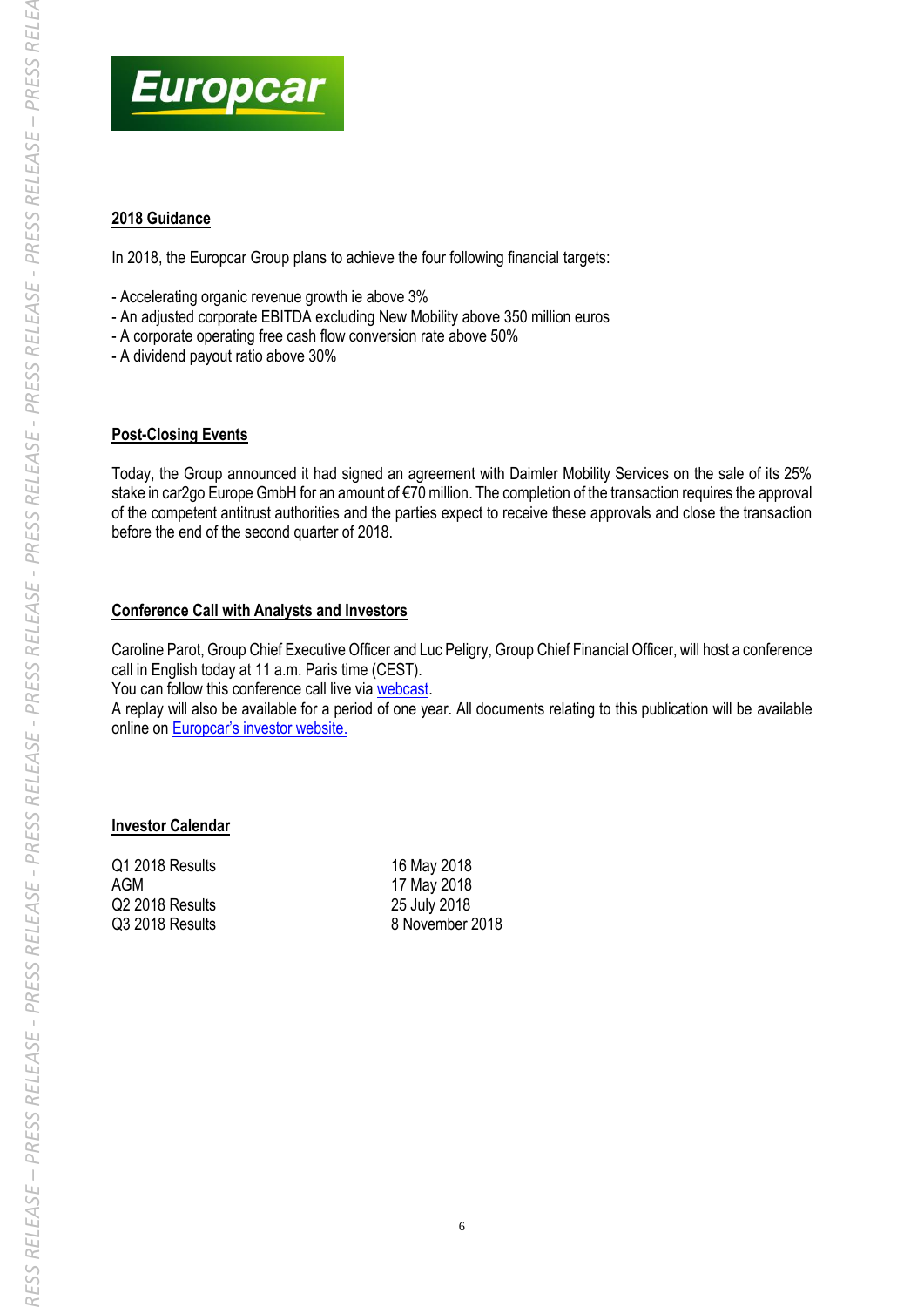

# **About Europcar Group**

Europcar Group is a major player in mobility markets and is listed on Euronext Paris. The Group's mission is to be an attractive alternative to car ownership by providing a wide range of mobility solutions: car rentals, Vans & Trucks, chauffeur service, car-sharing or peer-to-peer. Customer satisfaction is at the heart of the group's mission and all of its employees and this commitment fuels the continuous development of new services.

The group operates through multi brands meeting every customer specific needs: Europcar® - the European Leader in vehicle rental services, Goldcar® - Europe's largest low-cost car rental company, InterRent® - value for money brand targeting leisure customers and Ubeeqo® - a European company specializing in fleet and mobility solutions for both the business and the end-customers market.

The Group delivers its mobility solutions worldwide through an extensive network in 130 countries and territories (including 16 wholly-owned subsidiaries in Europe and 2 in Australia and New Zealand, franchisees and partners).

#### **Forward-looking statements**

This press release includes forward-looking statements based on current beliefs and expectations about future events. Such forward looking statements are not guarantees of future performance and the announced objectives are subject to inherent risks, uncertainties and assumptions about Europcar Groupe and its subsidiaries and investments, trends in their business, future capital expenditures and acquisitions, developments in respect of contingent liabilities, changes in economic conditions globally or in Europcar Groupe's principal markets, competitive conditions in the market and regulatory factors. Those events are uncertain; their outcome may differ from current expectations which may in turn affect announced objectives. Actual results may differ materially from those projected or implied in these forward-looking statements. Any forward-looking statement contained in this press release is made as of the date of this press release.

Other than as required by applicable law, Europcar Group undertakes no obligation to publicly revise or update any forward-looking statements in light of new information or future events. The results and the Group performance may also be affected by various risks and uncertainties which are more fully described in the section of the Registration Document registered by the Autorité des marchés financiers on April 12, 2017 under number R.17-015, available on the Group website at: www.finance.europcar-group.com

# **Operating segments**

The chief operating decision maker within the meaning of IFRS 8 – Operating Segments, is the Group's Management Board. The Group is organized around five Business Units; this organization aims to better answer clients' needs, better position Europcar to catch external growth opportunities and improve operational efficiency in an increasingly competitive environment. These five Business Units are Cars, Low-cost, Vans and Trucks, International Coverage and New Mobility Services.

The new Group organization by Business Units has been in effect since January 2017. These new Business Units benefit from the network's strength in different Corporate Countries as well as the experience of their managers. The support functions ensure the implementation of the Group's strategy and bring their expertise to the Business Units and Corporate Countries. For this purpose, the Group has created a Group Executive Committee whose task is to roll out the Group's strategy within the Business Units and a Committee of Country Managing Directors whose role is to ensure the smooth roll-out of the Business Unit strategy at the local level and operational excellence in business management.

However, the Group is still mainly managed day to day on the basis of reporting data from individual countries. Following the operations of external growth conducted in 2017 and the implementation of this new organization, the internal reporting system and management tools already in operation will have to be adapted. The Group plans to make those adjustments by the end of 2018 so that the financial information can be fully aligned with the BU organization.

Consequently the Group continues to present the segment reporting required by IFRS 8 according to two geographic segments. Segment reporting is complemented by information on revenues of business units.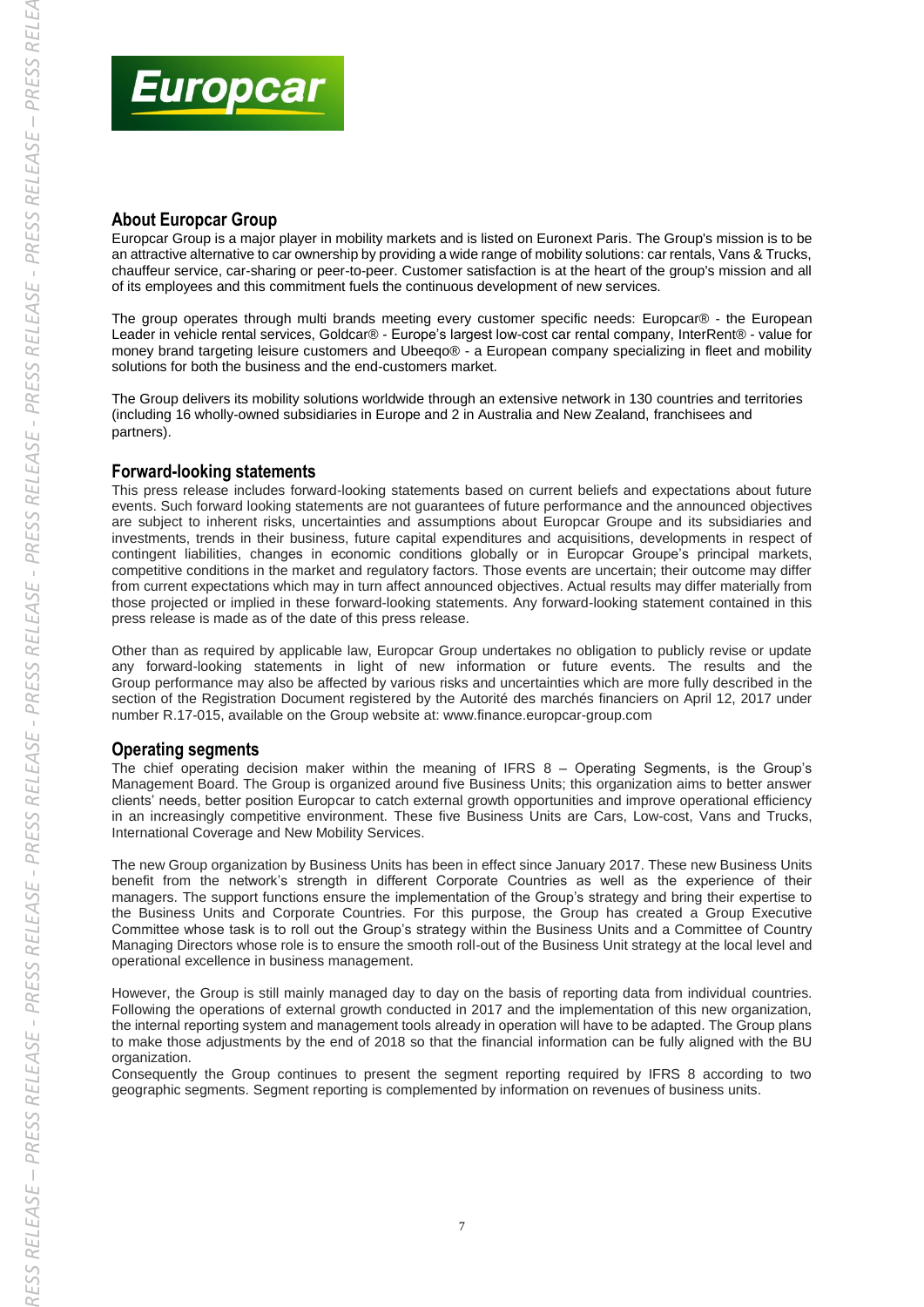

# **Further details on our website: europcar-group.com**

# **Contacts**

#### **Europcar / Press relations**

Nathalie Poujol / Marie-Anne Bénardais +33 1 30 44 98 82 [europcarpressoffice@europcar.com](mailto:europcarpressoffice@europcar.com) 

**Europcar / Investor relations** Olivier Gernandt +33 1 30 44 91 44 [olivier.gernandt@europcar.com](mailto:olivier.gernandt@europcar.com) 

#### **Elan Edelman**

[europcar@elanedelman.com](mailto:europcar@elanedelman.com) +33 1 86 21 51 56 or +33 1 86 21 50 38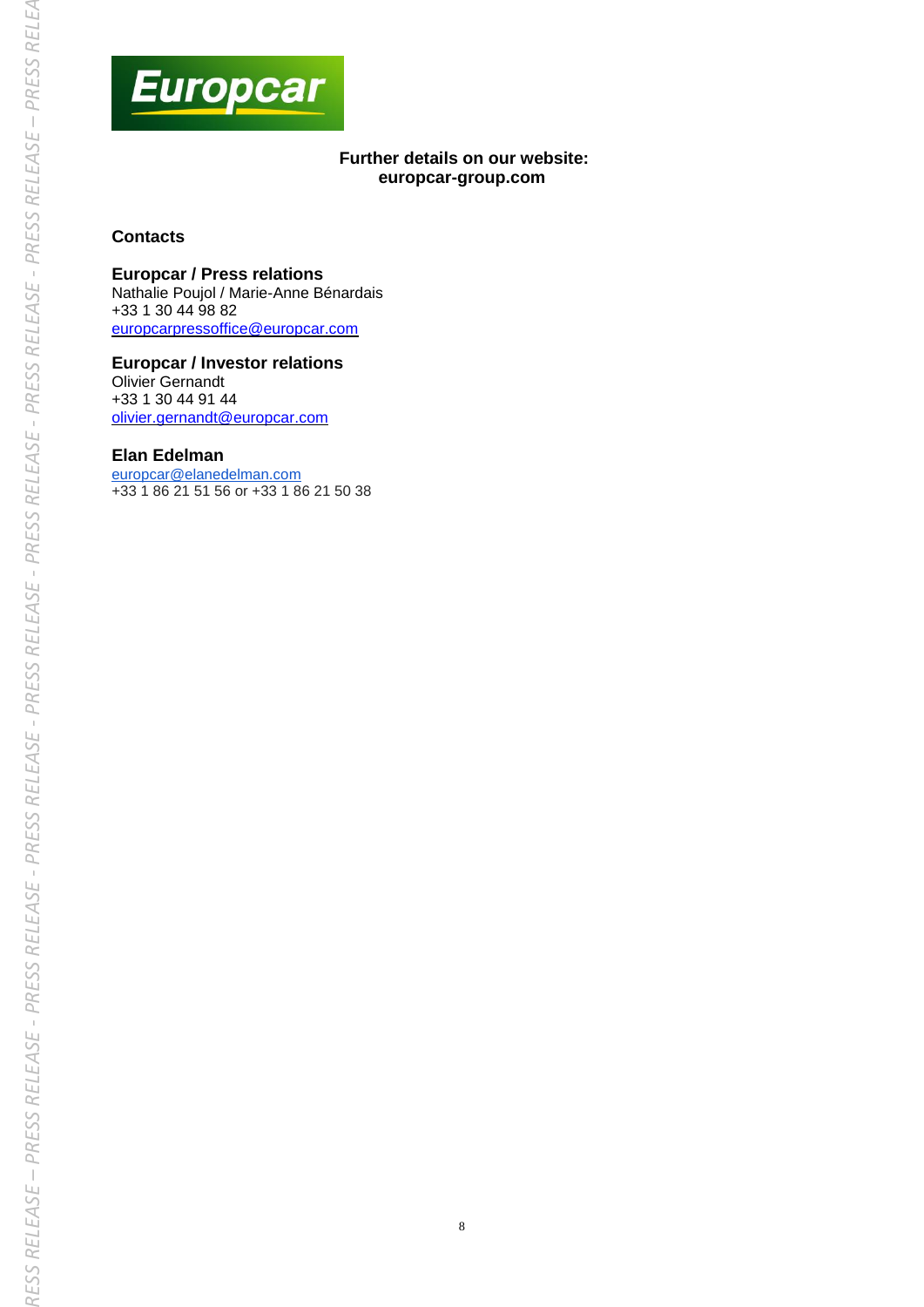

# **Appendix 1 – Management Profit and Loss**

| Q4 2017                    | Q4 2016                     | All data in $\epsilon$ m                                                                                                                     | 12M 2017                     | 12M 2016                   |  |
|----------------------------|-----------------------------|----------------------------------------------------------------------------------------------------------------------------------------------|------------------------------|----------------------------|--|
| 589,9                      | 495,6                       | <b>Total revenue</b>                                                                                                                         | 2 411,7                      | 2 150,8                    |  |
| (144, 8)                   | (118,7)                     | Fleet holding costs, excluding estimated interest included in operating<br>leases                                                            | (558, 1)                     | (488, 8)                   |  |
| (204, 0)                   | (180, 9)                    | Fleet operating, rental and revenue related costs                                                                                            | (841, 9)                     | (753, 3)                   |  |
| (107, 5)<br>(69, 6)<br>9,0 | (85, 5)<br>(49,5)<br>5,7    | Personnel costs<br>Network and head office overhead<br>Other income and expense                                                              | (404, 7)<br>(250, 0)<br>14,2 | (339,2)<br>(215, 9)<br>9,7 |  |
| (168, 1)                   | (129,3)                     | Personnel costs, network and head office overhead, IT and other                                                                              | (640, 6)                     | (545, 4)                   |  |
| (14, 6)<br>(12,0)          | (15, 1)<br>(11,4)           | Net fleet financing expense<br>Estimated interest included in operating leases                                                               | (59, 9)<br>(47,3)            | (62, 0)<br>(47, 5)         |  |
| (26, 6)                    | (26, 5)                     | Fleet financing expenses, including estimated interest included in<br>operating leases                                                       | (107, 2)                     | (109, 5)                   |  |
| 46,5                       | 40,3                        | <b>Adjusted Corporate EBITDA</b>                                                                                                             | 263,8                        | 253,9                      |  |
| 7,9%                       | 8,1%                        | <b>Margin</b>                                                                                                                                | 10,9%                        | 11,8%                      |  |
| (7,7)<br>(28, 5)<br>(36,3) | (10, 0)<br>(23,2)<br>(18,5) | Depreciation - excluding vehicle fleet<br>Other operating income and expenses<br>Other financing income and expense not related to the fleet | (29, 9)<br>(70,7)<br>(80,7)  | (32,3)<br>(20,7)<br>(59,1) |  |
| (25, 9)                    | (11,4)                      | Profit/loss before tax                                                                                                                       | 82,6                         | 141,7                      |  |
| 9,2<br>(0, 2)              | 38,5<br>(6,7)               | Income tax<br>Share of profit/(loss) of associates                                                                                           | (13, 4)<br>(8,1)             | (6, 6)<br>(15, 8)          |  |
| (16, 9)                    | 20,4                        | Net profit/(loss)                                                                                                                            | 61,1                         | 119,3                      |  |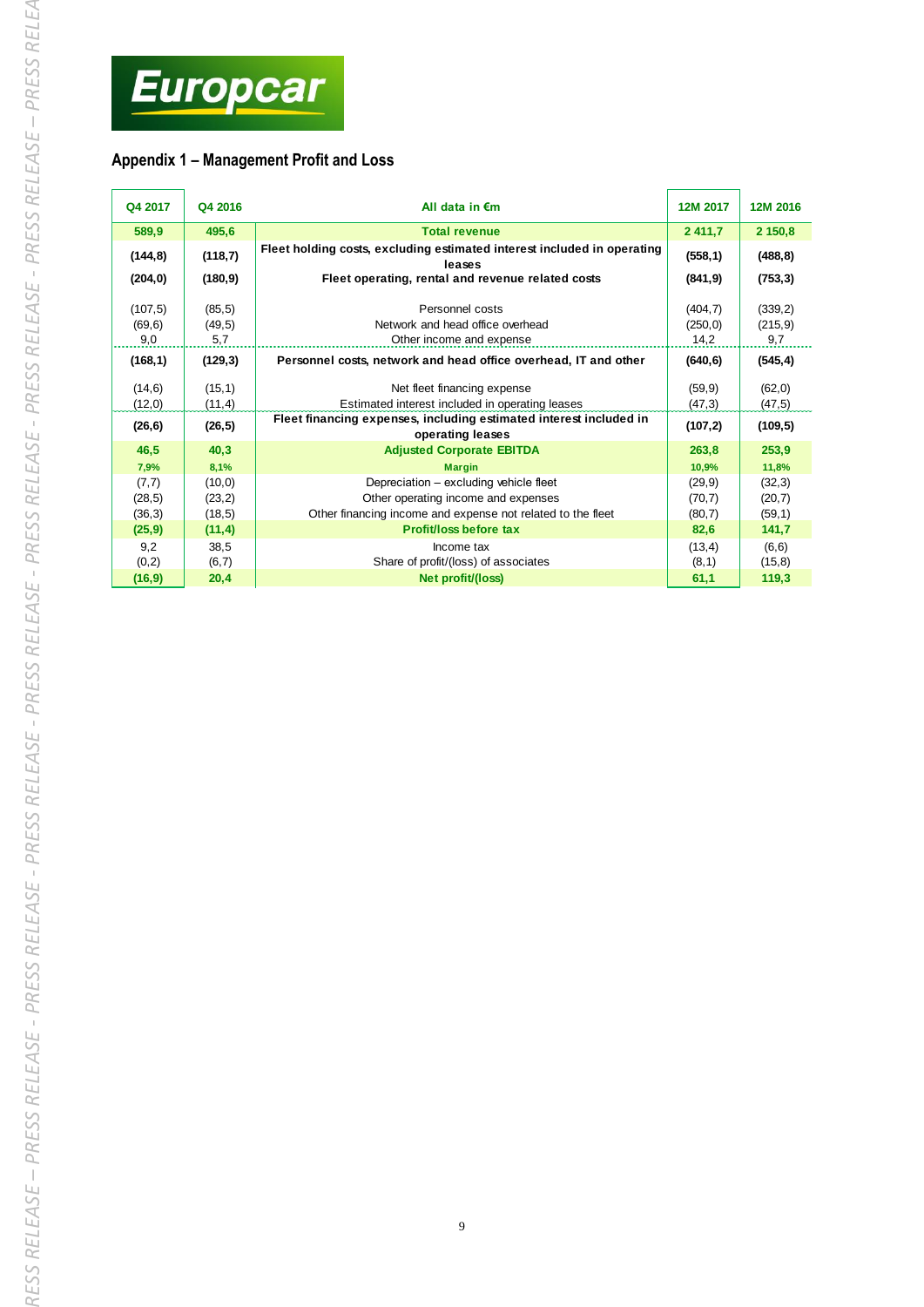

| Appendix 2 - IFRS Income statement |
|------------------------------------|
|------------------------------------|

| In $\epsilon$ thousands                           | <b>Twelve</b><br>months 2017 | <b>Twelve</b><br>months 2016 |
|---------------------------------------------------|------------------------------|------------------------------|
|                                                   |                              |                              |
|                                                   |                              |                              |
| Revenue                                           | 2 411 661                    | 2 150 758                    |
|                                                   |                              |                              |
| Fleet holding costs                               | (605 393)                    | (536 295)                    |
| Fleet operating, rental and revenue related costs | (841925)                     | (753 303)                    |
| Personnel costs                                   | (404749)                     | (339 158)                    |
| Network and head office overhead costs            | (249990)                     | (215 897)                    |
| Depreciation, amortization and impairment expense | (29853)                      | (32335)                      |
| Other income                                      | 14 159                       | 9699                         |
| <b>Current operating income</b>                   | 293 910                      | 283 469                      |
|                                                   |                              |                              |
| Other non-recurring income and expenses           | (70676)                      | (20721)                      |
| <b>Operating income</b>                           | 223 234                      | 262 748                      |
|                                                   |                              |                              |
| Gross financing costs                             | (101 210)                    | (94189)                      |
| Other financial expenses                          | (39 455)                     | (28855)                      |
| Other financial income                            |                              | 1983                         |
| <b>Net financing costs</b>                        | (140665)                     | (121061)                     |
|                                                   |                              |                              |
| Profit/(loss) before tax                          | 82 569                       | 141 687                      |
|                                                   |                              |                              |
| Income tax benefit/(expense)                      | (13 410)                     | (6628)                       |
| Share of profit of Associates                     | (8058)                       | (15765)                      |
| Net profit/(loss) for the period                  | 61 101                       | 119 294                      |
| <b>Attributable to:</b>                           |                              |                              |
| Owners of ECG                                     | 61 270                       | 119 493                      |
|                                                   |                              |                              |
| Non-controlling interests                         | (169)                        | (199)                        |
| Basic Earnings per share                          |                              |                              |
| attributable to owners of ECG (in $\epsilon$ )    | 0,422                        | 0,834                        |
| <b>Diluted Earnings per share</b>                 |                              |                              |
| attributable to owners of ECG (in $\epsilon$ )    | 0,420                        | 0,825                        |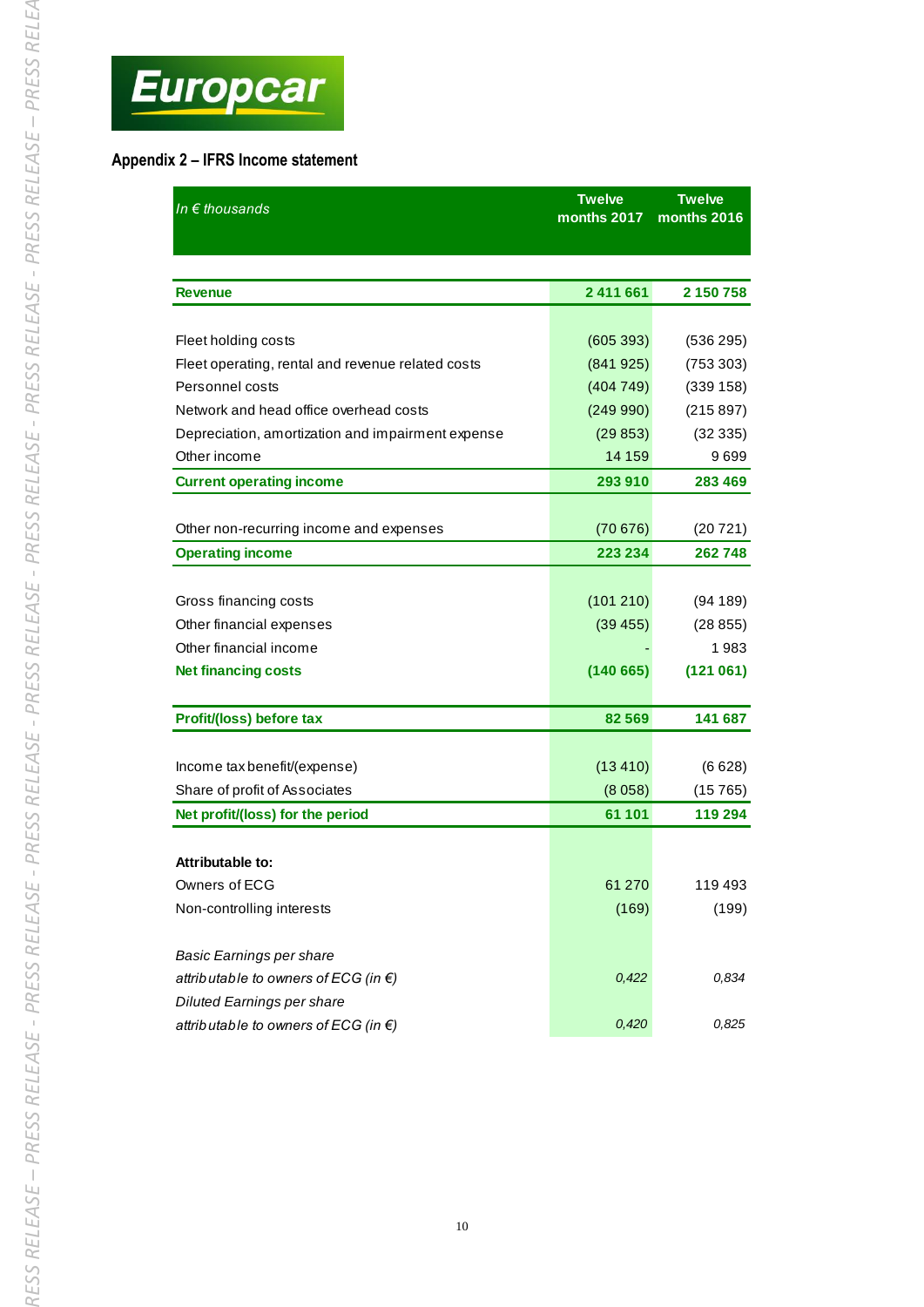# **Appendix 3 – Reconciliation**

| Q4 2017  | Q4 2016 | All data in $\epsilon$ m                                                      | 12M 2017 | 12M 2016 |
|----------|---------|-------------------------------------------------------------------------------|----------|----------|
|          |         |                                                                               |          |          |
| 191,7    | 161,1   | <b>Adjusted Consolidated EBITDA</b>                                           | 821,1    | 754,5    |
| (58,2)   | (41,5)  | Fleet depreciation IFRS                                                       | (213,0)  | (181, 9) |
| (60, 5)  | (52,8)  | Fleet depreciation included in operating lease rents                          | (237, 1) | (209, 3) |
| (118, 7) | (94, 3) | <b>Total Fleet depreciation</b>                                               | (450, 0) | (391,2)  |
| (12,0)   | (11,4)  | Interest expense related to fleet operating leases (estimated)                | (47,3)   | (47, 5)  |
| (14, 6)  | (15,1)  | Net fleet financing expenses                                                  | (59, 9)  | (62, 0)  |
| (26, 6)  | (26, 5) | <b>Total Fleet financing</b>                                                  | (107, 2) | (109, 5) |
| 46,5     | 40,3    | <b>Adjusted Corporate EBITDA</b>                                              | 263,8    | 253,9    |
| (7,7)    | (10, 0) | Amortization, depreciation and impairment expense                             | (29, 9)  | (32,3)   |
| 14,6     | 15,1    | Reversal of Net fleet financing expenses                                      | 59,9     | 62,0     |
| 12,0     | 11,4    | Reversal of Interest expense related to fleet operating leases<br>(estimated) | 47,3     | 47,5     |
| 65,4     | 56,8    | Adjusted recurring operating income                                           | 341,2    | 331,0    |
| (12,0)   | (11,4)  | Interest expense related to fleet operating leases (estimated)                | (47,3)   | (47, 5)  |
| 53,4     | 45,4    | <b>Recurring operating income</b>                                             | 293,9    | 283,5    |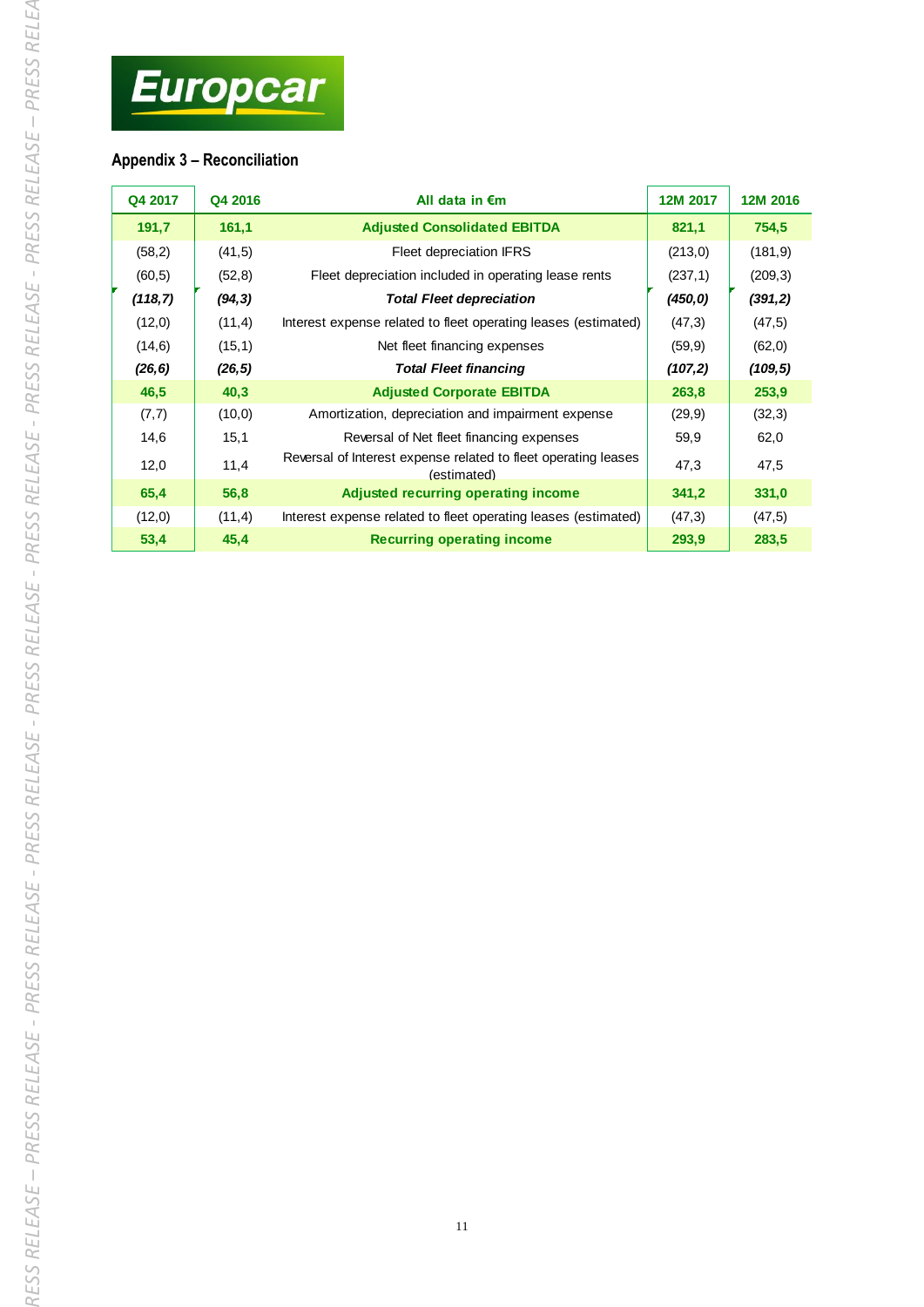

#### **Appendix 4 – IFRS Balance sheet**

| In $\epsilon$ thousands                                       | At<br>Dec. 31,       | At<br>Dec. 31,    |
|---------------------------------------------------------------|----------------------|-------------------|
|                                                               | 2017                 | 2016              |
|                                                               |                      |                   |
| Assets                                                        |                      |                   |
|                                                               |                      |                   |
| Goodwill                                                      | 1 138 793<br>809 960 | 459 496           |
| Intangible assets                                             | 114 855              | 715 209<br>84 102 |
| Property, plant and equipment<br>Equity-accounted investments | 4036                 | 14 083            |
| Other non-current financial assets                            | 58 602               | 67820             |
| Financial instruments non-current                             | 226                  |                   |
| Deferred tax assets                                           | 56757                | 58743             |
|                                                               | 2 183 229            | 1 399 453         |
| <b>Total non-current assets</b>                               |                      |                   |
| Inventory                                                     | 24 3 30              | 16843             |
| Rental fleet recorded on the balance sheet                    | 2 342 605            | 1640251           |
| Rental fleet and related receivables                          | 700 117              | 720 623           |
| Trade and other receivables                                   | 456 688              | 365 200           |
| <b>Current financial assets</b>                               | 32762                | 77 003            |
| Current tax assets                                            | 42760                | 35 585            |
| Restricted cash                                               | 104 818              | 105 229           |
| Cash and cash equivalents                                     | 240 792              | 154 577           |
| <b>Total current assets</b>                                   | 3944872              | 3 115 311         |
|                                                               |                      |                   |
| <b>Total assets</b>                                           | 6 128 101            | 4514764           |
|                                                               |                      |                   |
| <b>Equity</b>                                                 |                      |                   |
| Share capital                                                 | 161 031              | 143 409           |
| Share premium                                                 | 745 748              | 647 514           |
| Reserves                                                      | (106 756)            | (111681)          |
| Retained earnings (losses)                                    | 37 209               | (48 706)          |
| Total equity attributable to the owners of ECG                | 837 232              | 630 536           |
| Non-controlling interests                                     | 763                  | 730               |
| Total equity                                                  | 837995               | 631 266           |
|                                                               |                      |                   |
| <b>Liabilities</b>                                            |                      |                   |
|                                                               |                      |                   |
| <b>Financial liabilities</b>                                  | 1 570 141            | 953 240           |
| Non-current financial instruments                             | 37 122               | 56 216            |
| Employee benefit liabilities                                  | 133 951              | 139 897           |
| Non-current provisions                                        | 8680                 | 18 640            |
| Deferred tax liabilities                                      | 128 803              | 107848            |
| Other non-current liabilities                                 | 276                  | 246               |
| <b>Total non-current liabilities</b>                          | 1878973              | 1 276 087         |
|                                                               |                      |                   |
| Current portion of financial liabilities                      | 1950262              | 1 224 442         |
| Employee benefits                                             | 3 1 4 9              | 3 247             |
| <b>Current provisions</b>                                     | 219 455              | 220 752           |
| <b>Current tax liabilities</b>                                | 31 566               | 39 227            |
| Rental fleet related payables                                 | 604 196              | 679 678           |
| Trade payables and other liabilities                          | 602 505              | 440 065           |
| <b>Total current liabilities</b>                              | 3 411 133            | 2 607 411         |
| <b>Total liabilities</b>                                      | 5 290 106            | 3883498           |
|                                                               |                      |                   |
| <b>Total equity and liabilities</b>                           | 6 128 101            | 4514764           |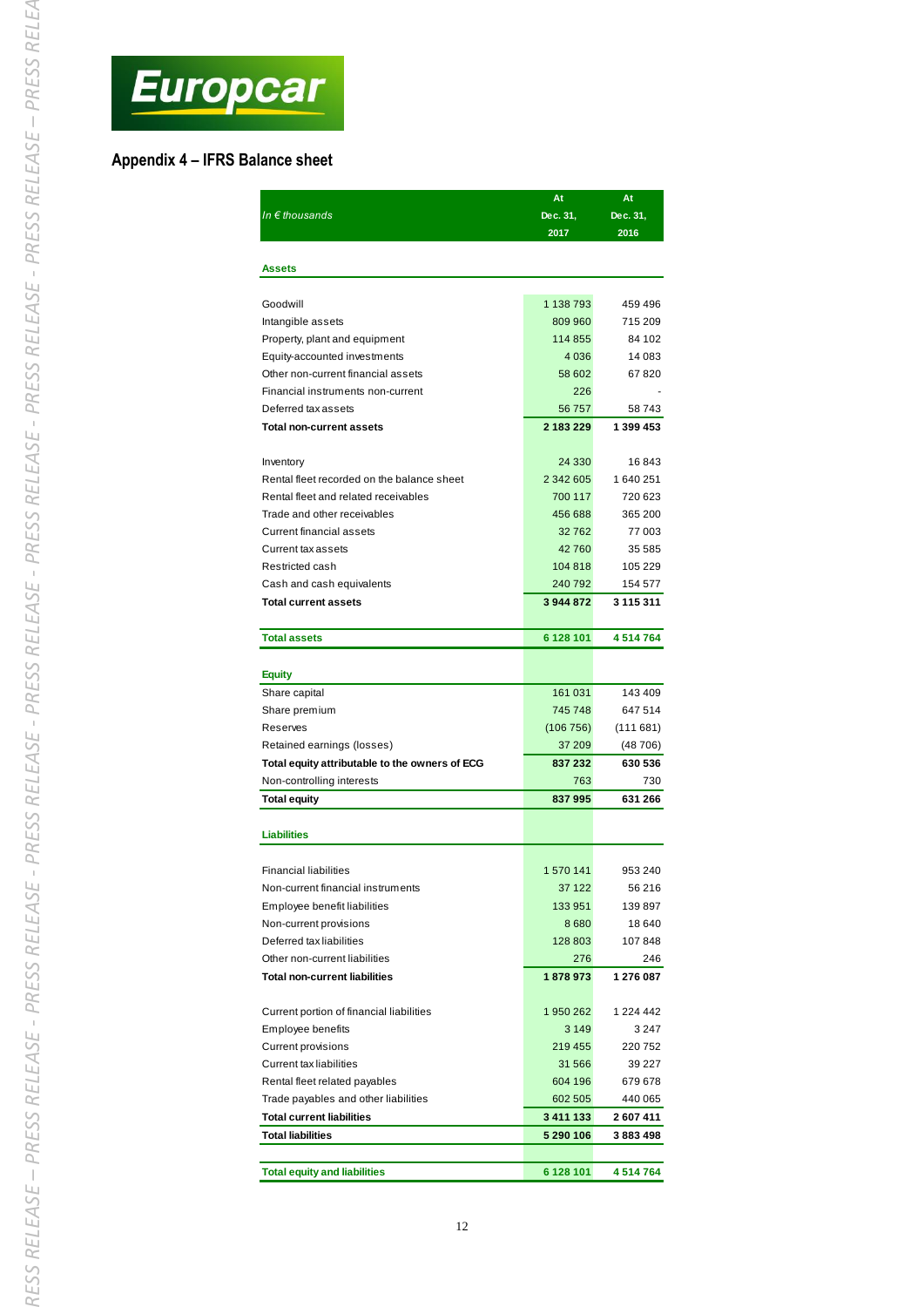#### **Appendix 5 – IFRS Cash Flow**

| In $\epsilon$ thousands                                                                                                                       | <b>Twelve</b> | Twelve<br>months 2017 months 2016 |
|-----------------------------------------------------------------------------------------------------------------------------------------------|---------------|-----------------------------------|
| Profit/(loss) before tax                                                                                                                      | 82 569        | 141 687                           |
| <b>Reversal of the following items</b>                                                                                                        |               |                                   |
| Depreciation and impairment expenses on property, plant and equipment                                                                         | 15926         | 14 8 94                           |
| Amortization and impairment expenses on intangible assets                                                                                     | 13 3 9 0      | 17 056                            |
| Changes in provisions and employee benefits (1)                                                                                               | (8065)        | (23015)                           |
| Recognition of share-based payments                                                                                                           | 2763          | (304)                             |
| Profit/(loss) on disposal of assets                                                                                                           | (3074)        |                                   |
| Other non-cash items                                                                                                                          | (3561)        | 346                               |
| Total net interest costs                                                                                                                      | 106834        | 98 617                            |
| Amortization of transaction costs                                                                                                             | 9896          | 7813                              |
| Net financing costs                                                                                                                           | 116 730       | 106 430                           |
| Net cash from operations before changes in working capital                                                                                    | 216 678       | 257 094                           |
|                                                                                                                                               |               |                                   |
| Changes to the rental fleet recorded on the balance sheet (2)                                                                                 | (101710)      | (20643)                           |
| Changes in fleet w orking capital                                                                                                             | (1421)        | (126 151)                         |
| Changes in non-fleet w orking capital                                                                                                         | (15045)       | 3 9 9 7                           |
| Cash generated from operations                                                                                                                | 98 502        | 114 297                           |
|                                                                                                                                               |               |                                   |
| Income taxes received/paid (3)                                                                                                                | (34816)       | (22744)                           |
| Net interest paid                                                                                                                             | (110 279)     | (98746)                           |
| Net cash generated from (used by) operating activities                                                                                        | (46593)       | (7193)                            |
|                                                                                                                                               |               |                                   |
| Acquisition of intangible assets and property, plant and equipment (4)<br>Proceeds from disposal of intangible assets and property, plant and | (54 530)      | (36905)                           |
| equipment                                                                                                                                     | 11767         | 6 109                             |
| Other investments and loans                                                                                                                   | 13912         | (27562)                           |
| Acquisition of subsidiaries, net of cash acquired (5)                                                                                         | (743 327)     | (45740)                           |
| Net cash used by investing activities                                                                                                         | (772 178)     | (104098)                          |
| Capital increase (net of related expenses) (6)                                                                                                | 190 688       |                                   |
| Special distribution                                                                                                                          | (59 366)      |                                   |
| Issuance of bonds (7)                                                                                                                         | 600 000       | 130 625                           |
| (Purchases) / Sales of treasury shares net                                                                                                    | (520)         | (4877)                            |
| Change in other borrow ings (8)                                                                                                               | 184 149       | 11 271                            |
| Payment of transaction costs (9)                                                                                                              | (25 720)      | (6451)                            |
| Net cash generated from (used by) financing activities                                                                                        | 889 231       | 130 568                           |
|                                                                                                                                               |               |                                   |
| Cash and cash equivalent at beginning of period                                                                                               | 248 507       | 229 368                           |
| Net increase/(decrease) in cash and cash equivalents after effect of                                                                          | 70 460        | 19 277                            |
| foreign exchange differences                                                                                                                  |               |                                   |
| Changes in scope (10)                                                                                                                         | (2983)        |                                   |
| Effect of foreign exchange differences                                                                                                        | (2733)        | (138)                             |
| Cash and cash equivalents at end of period                                                                                                    | 313 251       | 248 507                           |

(1) Of which in 2017, the reversal of provision for disputes with French Competition Authority for €45 million, the accrual of provision related to the Trading Standard investigation in the UK for (€43) million,<br>Insurance

generated by the activity.

(3) In 2017, increase in tax paid compared with 2016 given the one-off large amounts cashed-in in 2016 from the tax authorities in Spain and UK.<br>(4) Mainly related to IT cost capitalized (€34.6) million, coldcar acquisitio

(7) In 2017, issue of a new bond for €600 million; in 2016, issue of a new bond for €125 million.<br>(8) In 2017, of which €147 million related to drawing variation under Senior Revolving Credit Facility.<br>(9)Transaction cost